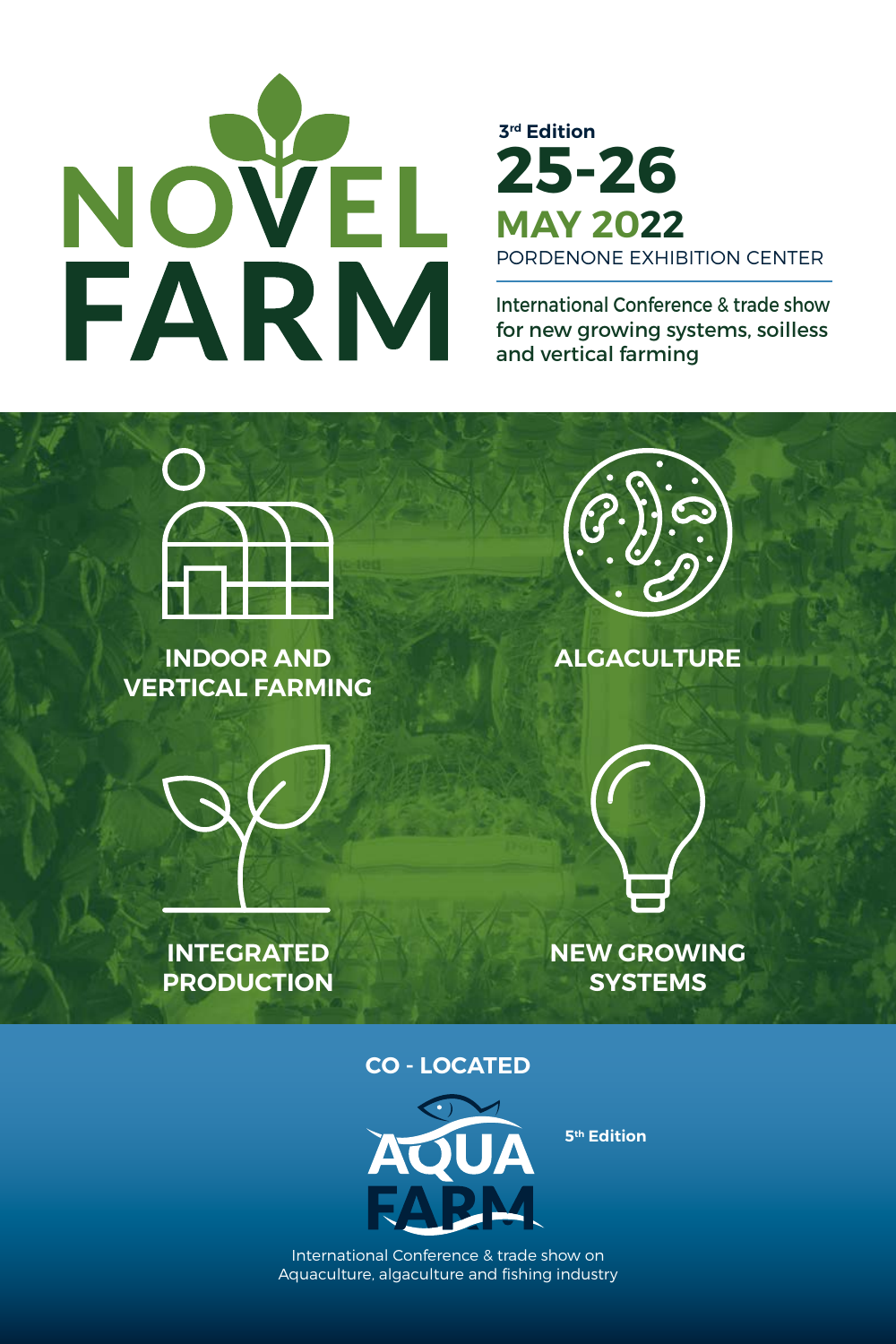

**25-26 MAY 2022** PORDENONE EXHIBITION CENTER

**International Conference & trade show for new growing systems, soilless and vertical farming**

**VISITORS Example 2020** edition





More than 2500 visitors: + 15% visitors in one year





25% foreign visitors from 43 countries +15% increase in terms of internationality

### **TOP COUNTRIES**

- CROATIA
- SPAIN
- FRANCE
- EGYPT
- BELGIUM
- BOSNIA-
- **HERZEGOVINA**
- SLOVENIA
- NETHERLANDS
- NORWAY
- SERBIA

# **VISITOR'S PROFILE**

- Traditional agriculture, hydroponic agriculture and more
- Technologies for indoor and vertical farming: greenhouses, LED, irrigation, etc
- Substrates, nutrients
- Advanced technologies: remote control, sensors, robots, drones, etc)
- Large Retailers and HoReCa
- Reseach and development
- University / Research Center
- Association / Consortium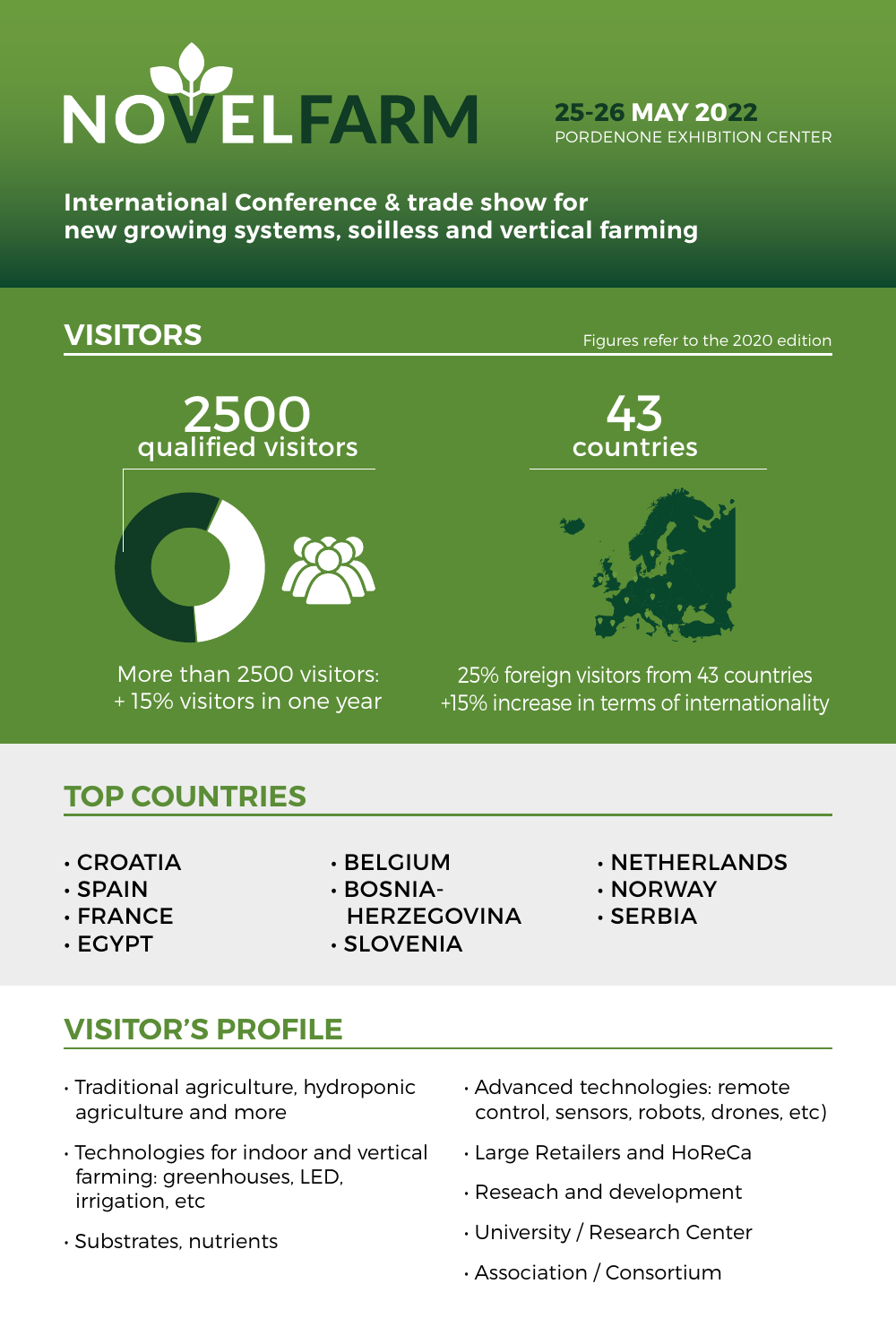# **EXHIBITORS**



# **PRODUCT CATEGORIES**

- Greenhouses and glasshouses and their components
- Fertigation systems
- Technologies for environmental and climate control, software and sensors
- Complete systems and components for aeroponics, hydroponics, aquaponics and vertical farms
- Energy production systems (cogeneration systems, photovoltaic) and wastewater treatment
- Integrated agriculture
- Lighting systems
- Producers and distributors of seeds and new crops
- Systems for the collection and packaging of products
- Suppliers of substrates for hydroponic crops
- Fertilizers, stimulants, crop protection products and plant growth regulators
- Distribution and marketing (producers, points of sale, organized distribution, e-commerce)
- Certifications
- Consulting

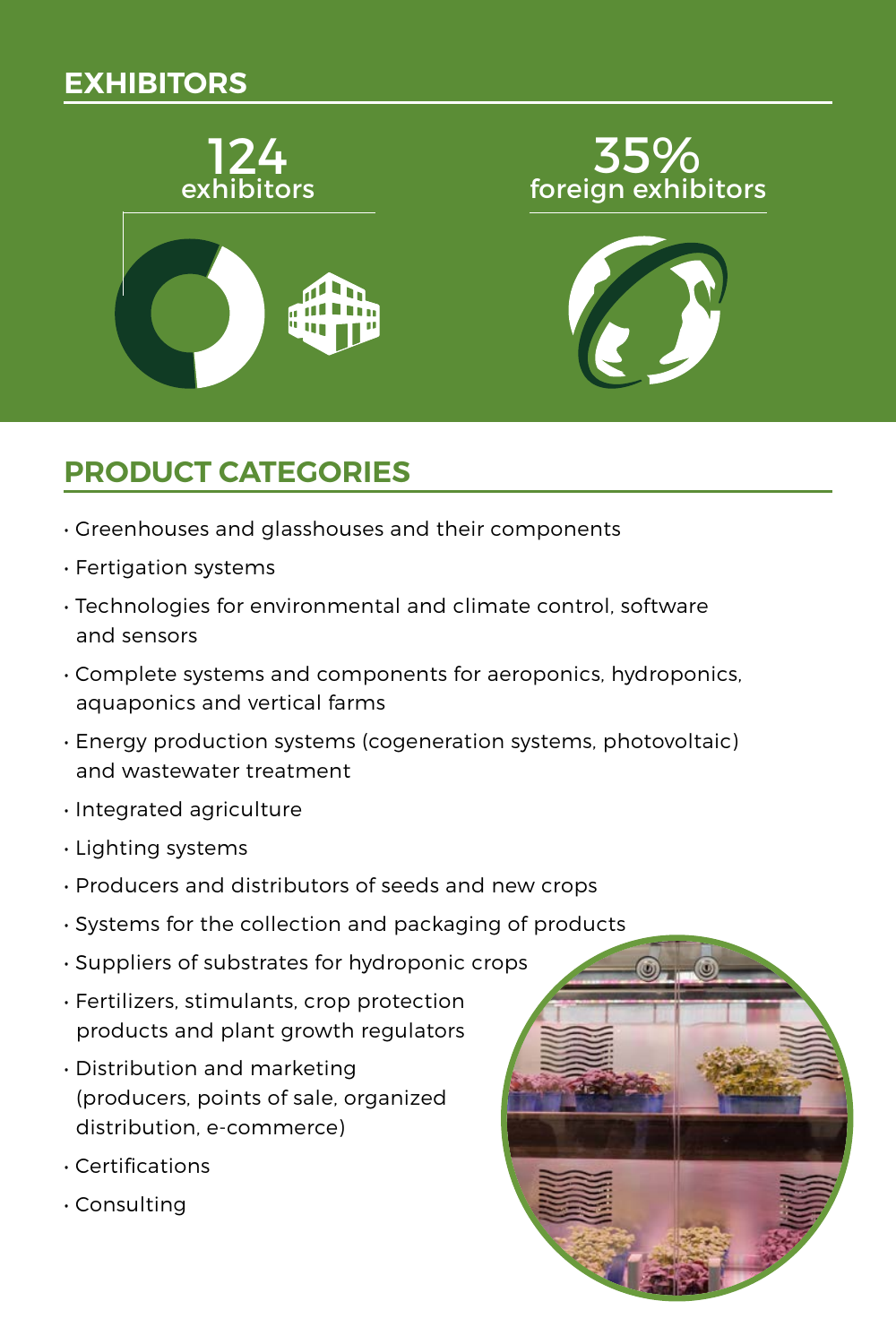## **WHY EXHIBIT AT NOVELFARM 2022?**

- The **only B2B event** dedicated to vertical farming, soilless and new growing systems
- A **fast growing internationa**l trade show developed in partnership with the most relevant institutions
- It offers an opportunity for **business, professional updating** and **networking**
- It combines an **international trade exhibition** along with a **high-level conference program**

# **NOVELFARM 2020 EXHIBITORS** ALGADEMY  $\mathcal{N}_{\text{ambralight}}$  **C**-led IRRIGATION **MAT2.0** cefla ∩∣ว⊘™ **PARTNER 2022** AISAM WK VERTICAL FARM ITALIA **PATRONAGES 2022**  $\int_{\mathbb{S}} \mathbb{R} d \xi$ Confagricoltura EABA

**CO - LOCATED**



**INTERNATIONAL CONFERENCE & TRADE SHOW ON AQUACULTURE, ALGACULTURE AND FISHING INDUSTRY** **5th Edition**

**AQUAFARM 25-27 MAY 2022** PORDENONE EXHIBITION CENTER

The international B2B reserved to the operators of the sector of sustainable aquaculture, shellfish farming and fishin industry.

#### **WWW.AQUAFARMEXPO.IT**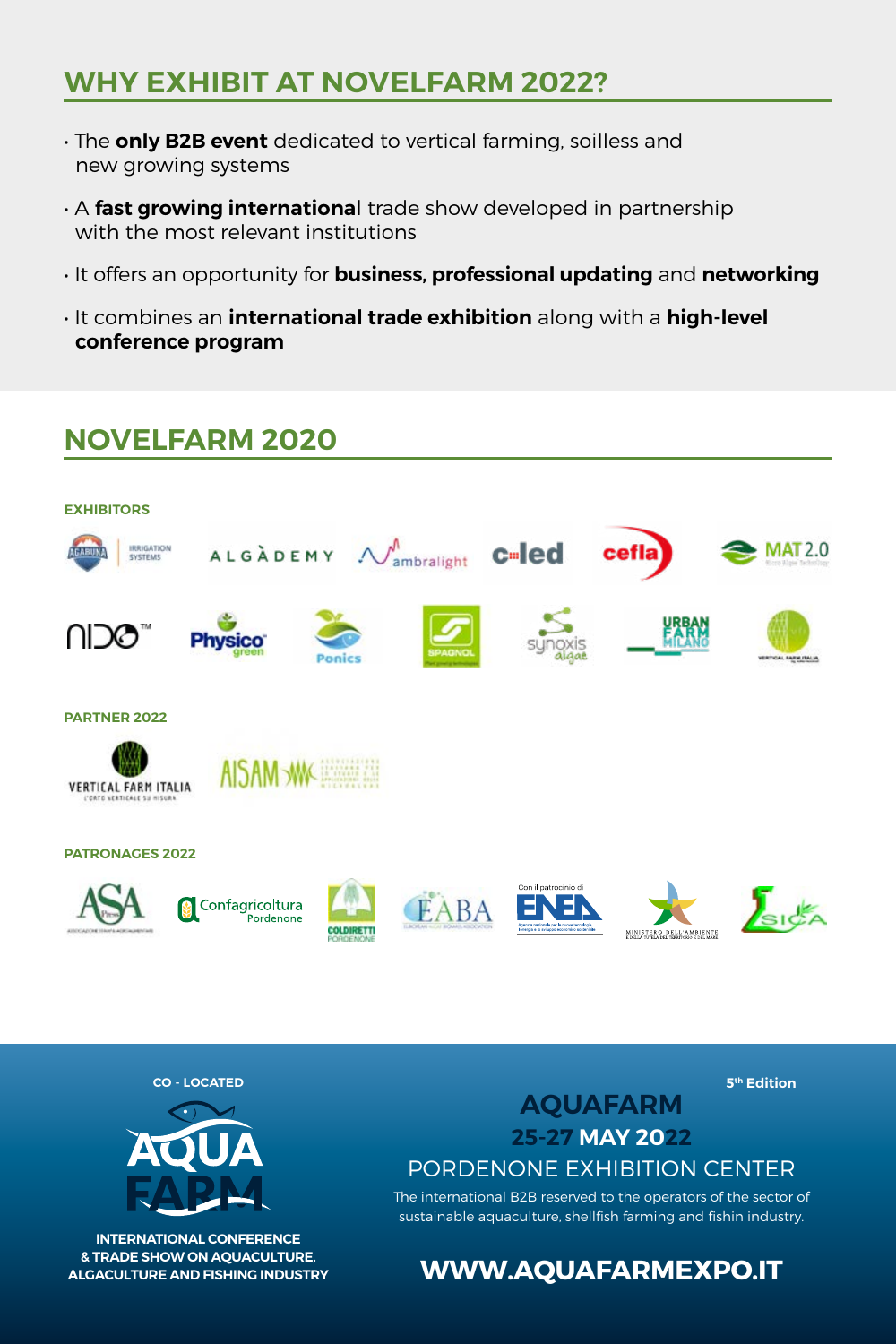

# **THE PRESS REPORTED\***

|                             | "Vertical Farm, how to grow a vertical farm"                                       |
|-----------------------------|------------------------------------------------------------------------------------|
| <b>EUREKA!</b>              | "The incredible sustainability of aquaponics"                                      |
|                             | "4.0 Farms are key subjects at NovelFarm"                                          |
|                             | "NovelFarm hosts the final of the International<br>Challenge on urban agricolture" |
|                             | "Roots in Aqua (Farm) and innovation oriented<br>NovelFarm is born"                |
| le novità per l'agricoltura | "NovelFarm, the fourth agricultural revolution is here"                            |
|                             | "Soilless cultivation: discover NovelFarm, the event<br>in Pordenone"              |
| hydroponic<br>highua        | "International Student Challenge "UrbanFarm2020"                                   |
|                             | "UrbanFarm Challenge and agritech innovation at<br>NovelFarm"                      |

\*some of the newspapers that wrote about NovelFarm